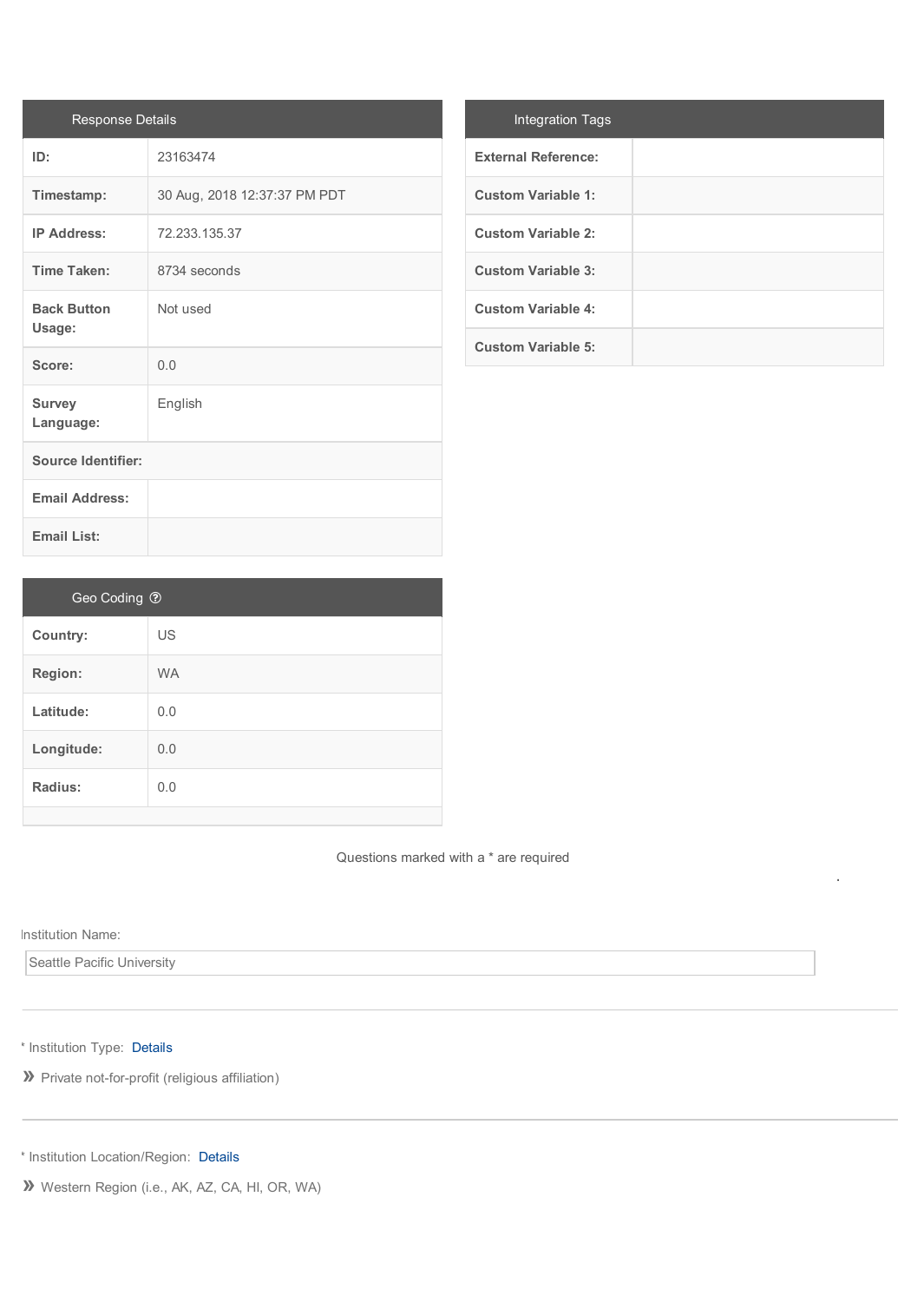| * Do you have a CACREP-accredited REHABILITATION COUNSELING program accredited under CORE's Rehabilitation Counseling standards?<br>$\lambda$ No                                                   |
|----------------------------------------------------------------------------------------------------------------------------------------------------------------------------------------------------|
| * Do you currently have one or more counseling programs accredited under the 2001 Standards?<br>$\lambda$ No                                                                                       |
| * Do you currently have one or more counseling programs accredited under the 2009 CACREP Standards?<br>>> Yes                                                                                      |
| * Do you have a CACREP-accredited ADDICTION COUNSELING program under the 2009 Standards?<br>$\lambda$ No                                                                                           |
| * Do you have a CACREP-accredited CAREER COUNSELING program under the 2009 Standards? (Select one option)<br>$\lambda$ No                                                                          |
| * Do you have a CACREP-accredited CLINICAL REHABILITATION COUNSELING program that is dually-accredited as a CLINICAL MENTAL<br>HEALTH COUNSELING program under the 2009 Standards?<br>$\lambda$ No |
| bo you have a CACREP-accredited CLINICAL MENTAL HEALTH COUNSELING program under the 2009 Standards?<br>$\lambda$ No                                                                                |
| * Do you have a CACREP-accredited MARRIAGE, COUPLE, AND FAMILY COUNSELING program under the 2009 Standards?<br>$\lambda$ No                                                                        |
| * Do you have a CACREP-accredited SCHOOL COUNSELING program under the 2009 Standards?<br>>> Yes                                                                                                    |
| What is the minimum number of credit (semester) hours required for your SCHOOL COUNSELING degree?<br>48                                                                                            |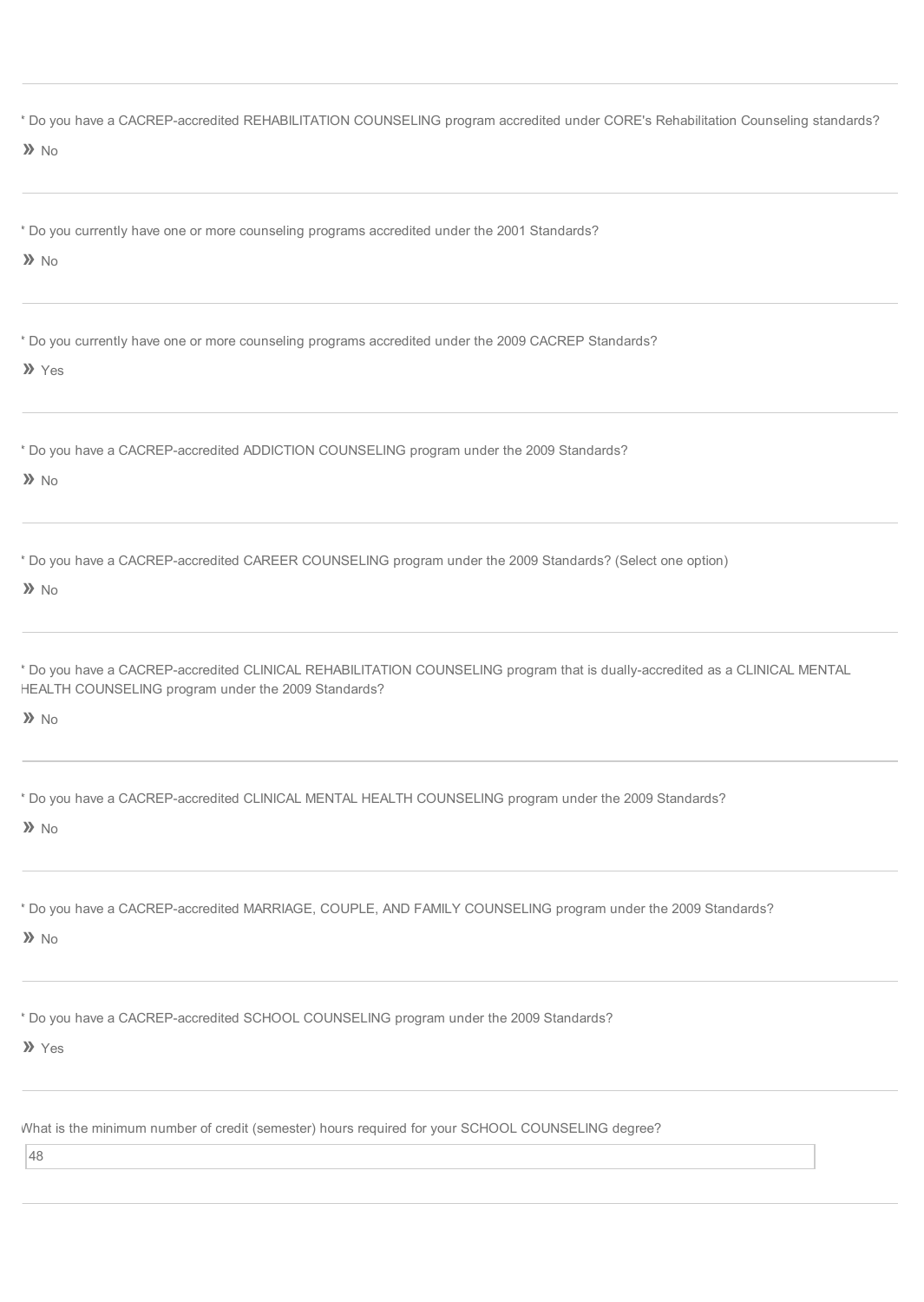How many students are currently enrolled in your SCHOOL COUNSELING program?

84

How many students graduated from your SCHOOL COUNSELING program in the past year?

 $|19$ 

\* To the best of your knowledge, what is the completion rate of students from your SCHOOL COUNSELING program? [Details](javascript:ajaxInlinePopup()

 $\lambda$  90%

\* To the best of your knowledge, what is the licensure [or certification] examination pass rate of students graduating from your SCHOOL COUNSELING program? [Details](javascript:ajaxInlinePopup()

**»** 100%

\* To the best of your knowledge, what is the job placement rate of graduates from your SCHOOL COUNSELING program who were actively seeking employment? [Details](javascript:ajaxInlinePopup()

**»** 94%

\* Within your academic unit, do you have a second program accredited as a SCHOOL COUNSELING program? [Details](javascript:ajaxInlinePopup()

**»** No

\* Do you have a CACREP-accredited STUDENT AFFAIRS AND COLLEGE COUNSELING program under the 2009 Standards?

**»** No

\* Do you have a CACREP-accredited COUNSELOR EDUCATION AND SUPERVISION doctoral program under the 2009 Standards?

**»** No

\* Do you have one or more counseling programs accredited under the 2016 CACREP Standards?

**»** No

How many applications for your MASTER'S level CACREP-accredited program(s) did you receive in the past year?

58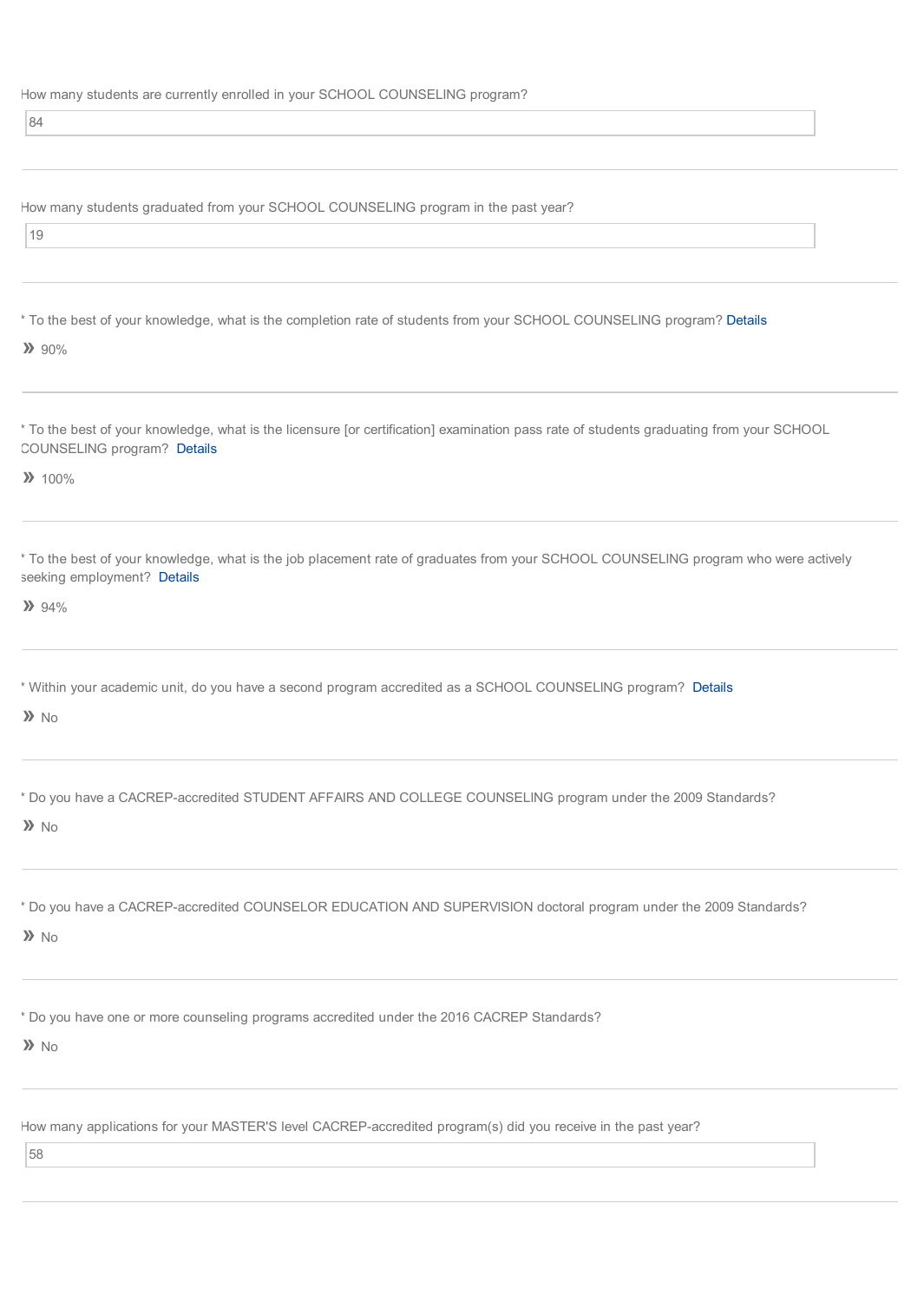\* Non-CACREP-Accredited Programs: Please select all programs offered by your academic counseling unit that are NOT ACCREDITED by CACREP.

**»** Counselor Education and Supervision

\* Are you able to provide racial/ethnic background information about students enrolled in your CACREP-accredited MASTER'S level COUNSELING program(s)? [Details](javascript:ajaxInlinePopup()

**»** Yes

| Male                                        |                   |
|---------------------------------------------|-------------------|
|                                             | Master's Students |
| * American Indian or Alaska Native          | 1                 |
| * Asian                                     | 5                 |
| * Black or African American                 | $\mathbf{0}$      |
| * Hispanic or Latino                        | $\mathbf 0$       |
| * Native Hawaiian or Other Pacific Islander | $\mathbf 0$       |
| * White                                     | 8                 |
| * Multiracial                               | 0                 |
| * Other/Undisclosed                         | $\mathbf 0$       |
| * Nonresident Alien                         | $\mathbf{0}$      |

Female

|                                             | Master's Students |
|---------------------------------------------|-------------------|
| * American Indian or Alaska Native          | $\overline{1}$    |
| * Asian                                     | $\overline{7}$    |
| * Black or African American                 | $\overline{2}$    |
| * Hispanic or Latino                        | 3                 |
| * Native Hawaiian or Other Pacific Islander | $\mathbf{0}$      |
| * White                                     | 57                |
| * Multiracial                               | $\mathbf{0}$      |
| * Other/Undisclosed                         | $\mathbf 0$       |
| * Nonresident Alien                         | $\overline{2}$    |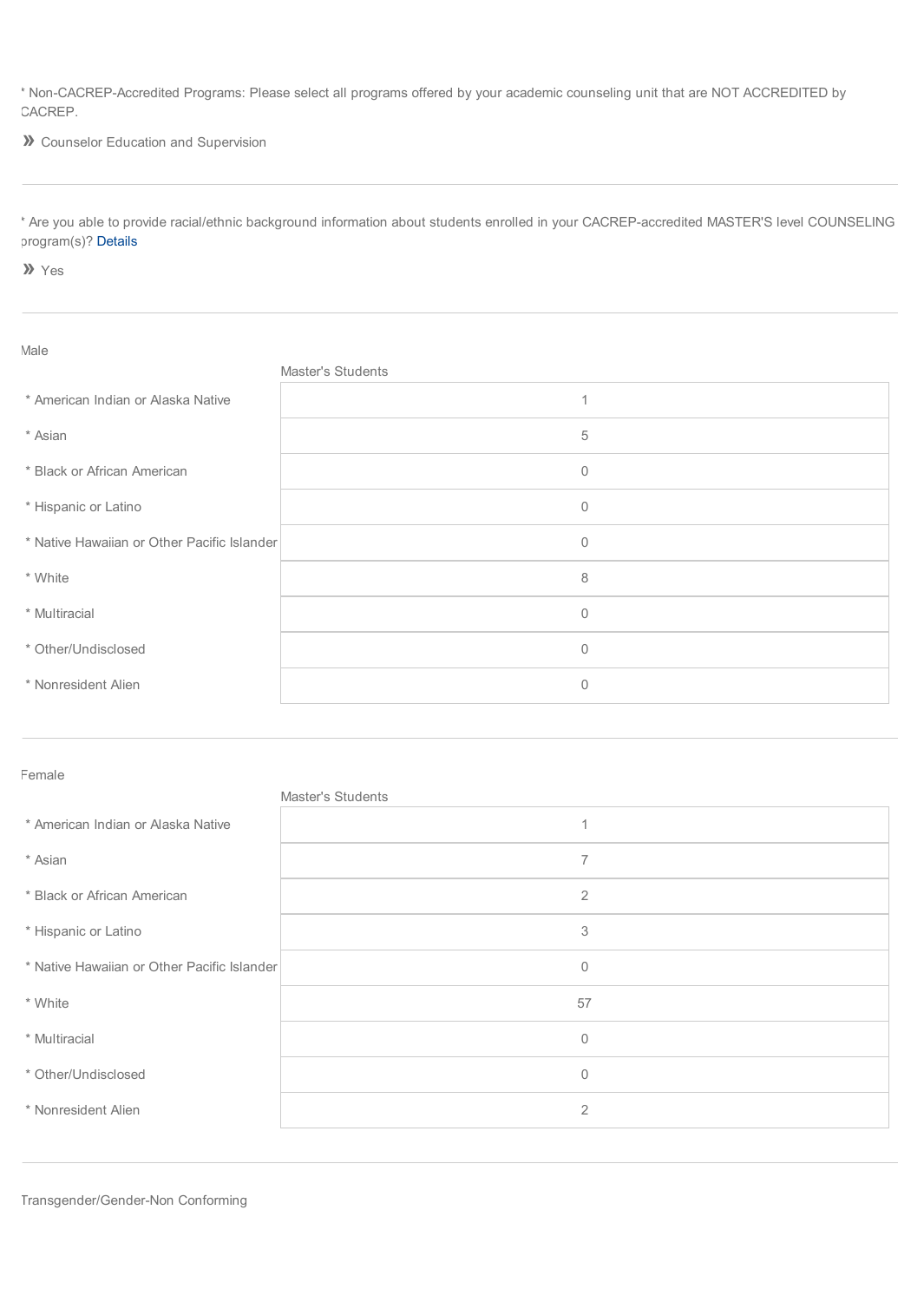|                                             | Master's Students |
|---------------------------------------------|-------------------|
| * American Indian or Alaska Native          | $\mathbf 0$       |
| * Asian                                     | $\mathbf 0$       |
| * Black or African American                 | $\mathbf 0$       |
| * Hispanic or Latino                        | $\mathbb O$       |
| * Native Hawaiian or Other Pacific Islander | $\mathbf 0$       |
| * White                                     | $\mathbf 0$       |
| * Multiracial                               | $\mathbf 0$       |
| * Other/Undisclosed                         | $\mathbf{0}$      |
| * Nonresident Alien                         | $\mathbf 0$       |
|                                             |                   |

\* Are you able to provide information about the number of students with disabilities enrolled in your CACREP-accredited MASTER'S level COUNSELING program(s)? [Details](javascript:ajaxInlinePopup()

**»** No

\* Are you able to provide racial/ethnic background information about students enrolled in your CACREP-accredited COUNSELOR EDUCATION AND SUPERVISION doctoral program? [Details](javascript:ajaxInlinePopup()

**»** Not Applicable (i.e., "I do not have an accredited CES doctoral program.")

How many FULL-TIME faculty members do you have in your academic counseling unit?

4

\* Are you able to provide racial/ethnic background information about FULL-TIME faculty members in your academic counseling unit? [Details](javascript:ajaxInlinePopup()

**»** Yes

Male Faculty \* American Indian or Alaska Native 0  $*$  Asian 0 \* Black or African American 0 \* Hispanic or Latino 0 \* Native Hawaiian or Other Pacific Islander 0  $^*$  White  $^0$